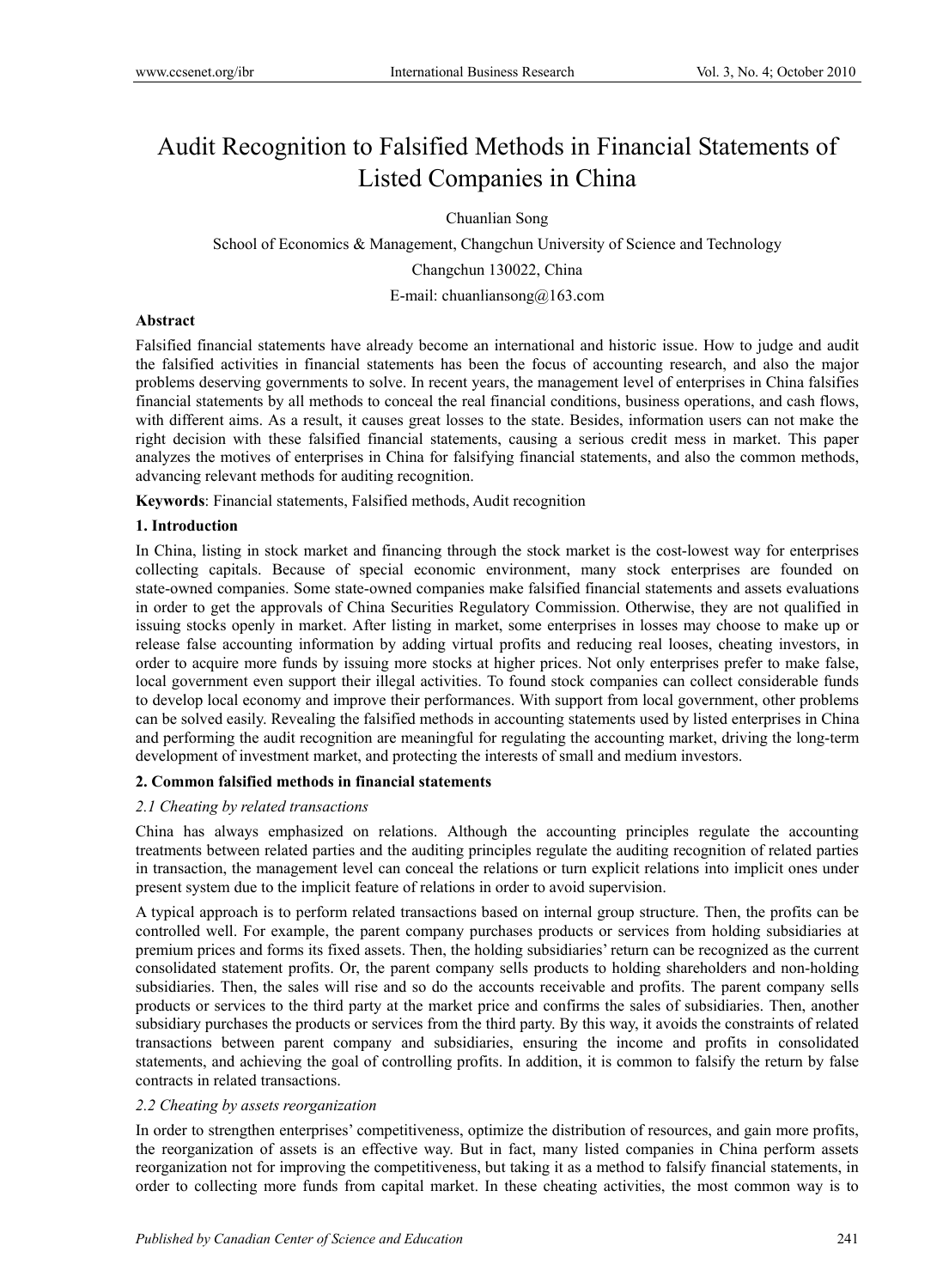perform the reorganization by assets replacement. On one hand, the parent company gets rid of all or part of bad assets by agreements and the big shareholder or group invests in more good assets, which changes the company's assets structure thoroughly. Or the company exchanges their bad assets with the good assets of parent company or other company, changing the company's financial conditions, and reducing the proportion of bad assets. On the other hand, the company transfers their assets at premium prices and improves its current income. In the reorganization of assets, the premium-price transfer is the convenient way to improve the company's current return, especially if the holding company is powerful. The company sells the assets to its holding company at premium prices, which can make it get higher income.

# *2.3 Adjusting the return and profit indexes in every accounting period*

The popular way to control profits is to adjust the return and profits indexes in every accounting period. If the products need to be equipped or after-sale services and the sale periods are long, the return is not realized at once. Especially for trans-yearly sales, the profits must be distributed in the year. Then, the company may choose to transfer or delay the costs in accounts before the sales have been done. By this way, it can adjust profits effectively.

#### *2.4 Adjusting profits by falsifying virtual transactions*

In accounting, enterprises may improve profits by falsifying virtual transactions. For example, Fengle Seed has false records since its listing in market in April, 1997. In ten years from 1997 to 2007, Fengle Seed falsified 191 million Yuan income. At the same time, it writes off the main business income of 11 million Yuan. In accumulation, it falsifies the main business cost of 22 million Yuan. And the virtual main business income is 180 million Yuan. And the falsified main business profits are 158 million Yuan. Besides, Fengle Seed turns the return from securities and relevant allowances into main business income and relevant accounts receivable. However, its real return from securities is lower than falsified main business profits in every year. Thus, the balance forms the virtual profits of each year. The accumulated virtual profits reach 40.06 million Yuan, etc.

#### *2.5 Cheating by improper accounting policies and accounting evaluation*

The management may choose improper accounting policies and evaluations to control profits. For one transaction, the company can choose different accounting treatments. And China's specific accounting principles do not concern every aspect of corporate accounting. Therefore, many listed companies can control profits and falsify financial statements by choosing or changing accounting policies and accounting evaluations. For example, Yutaibai turned a loan of 86.04 million Yuan into a project in construction in 2006. But in fact, this project had begun in 2005. And in 2006 there were qualified products already. By this way, it makes the profits rise by more than 80 million Yuan.

#### **3. The auditing recognition to falsified methods in financial statements**

#### *3.1 Identifying the related parties and related transactions*

In general, the listed company in China is supported by a giant group. Similar to a big family, there are complex relations between child companies, brother companies, and parent company. As the managers face financial pressures, they may adopt the related transactions. For this kind of transaction, there are only in form but not in practice. Sometimes, the prices and conditions for payment are special. In hard time, it is easy to find that two parties can not fulfill the transaction considering their real financial conditions. Enron Corporation lists falsified profits, which are realized mostly by related transactions. All these facts make it more difficult for CPA finding related parties and their transactions. Therefore, the CPA must know the ownership relations of listed company, question more on abnormal transactions, check conference records carefully, consult the management agency with strategies, and study more cases concerning related transactions. By this way, the CPA can be more capable of finding related transactions.

Considering potential related transactions, we should investigate these issues: (1) whether there is a fixed process for the management level, by which the CPA can recognize related parties and related transactions; (2) whether there are sufficient information to know and evaluate the relations of two parties in transaction; (3) whether the two parties have motives or abilities to execute the transaction; (4) whether the accounting treatment is based on the essence of transactions (including any abnormal condition); (5) whether relevant information, such as the transaction nature, contents, and relations, is released completely.

#### *3.2 Analyzing the reorganization of assets*

Under the fierce market competition, some enterprises may be in loss or weak in winning profits due to bad management, and harmful influences from external elements. Capitals flow slowly. In this condition, the enterprise may reach an agreement with creditors to get rid of all or part of bad assets, or exchange the bad assets with the good assets of the parent company or the shell company, in order to change the financial conditions,